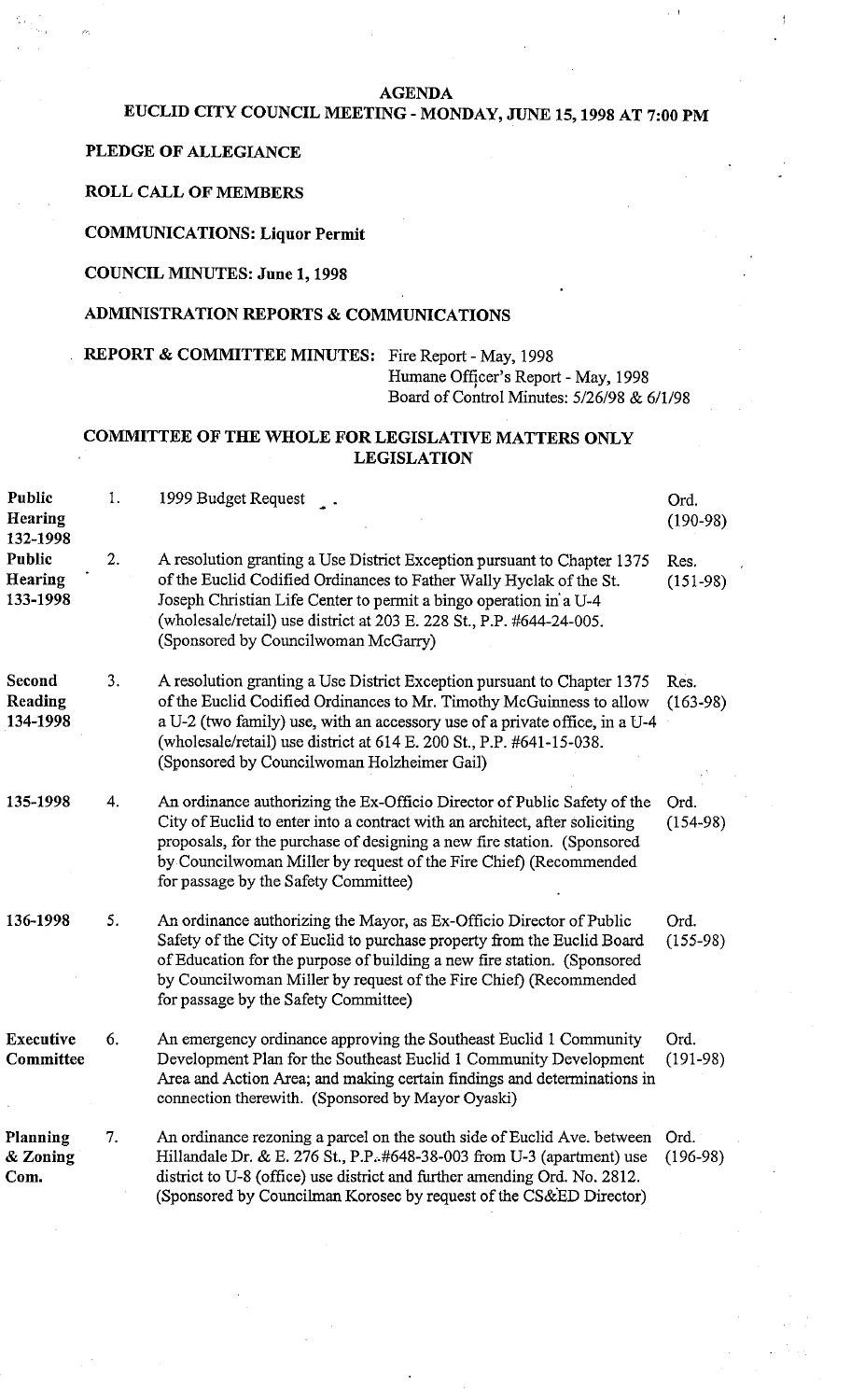| Planning<br>8.<br>An ordinance rezoning a parcel on the south side of Euclid Ave. between<br>Ord.<br>& Zoning<br>Hillandale Dr. & E. 276 St., P.P. #648-38-004 from U-3 (apartment) use<br>$(197-98)$<br>Com.<br>district to U-8 (office) use district and further amending Ord. No. 2812.<br>(Sponsored by Councilman Korosec by request of the CS&ED Director)<br>Planning<br>9.<br>An ordinance rezoning a parcel on the south side of Euclid Ave. between<br>Ord.<br>& Zoning<br>Hillandale Dr. & E. 276 St., P.P. #648-38-005 from U-3 (apartment) use<br>$(198-98)$<br>Com.<br>district to U-8 (office) use district and further amending Ord. No. 2812.<br>(Sponsored by Councilman Korosec by request of the CS&ED Director)<br>Planning<br>10.<br>An ordinance rezoning a parcel on the south side of Euclid Ave. between<br>Ord.<br>& Zoning<br>Hillandale Dr. & E. 276 St., P.P. #648-38-006 from U-3 (apartment) use<br>$(199-98)$<br>Com.<br>district to U-8 (office) use district and further amending Ord. No. 2812.<br>(Sponsored by Councilman Korosec by request of the CS&ED Director)<br>Planning<br>11.<br>An ordinance rezoning a parcel on the south side of Euclid Ave, between<br>Ord.<br>& Zoning<br>Hillandale Dr. & E. 276 St., P.P.#648-38-007 from U-3 (apartment) use<br>$(200-98)$<br>district to U-8 (office) use district and further amending Ord. No. 2812.<br>Com.<br>(Sponsored by Councilman Korosec by requests of the CS&ED Director)<br>137-1998<br>12.<br>An ordinance amending Ord. No. 8-1998 and authorizing the Director of<br>Ord.<br>Parks & Recreation of the City of Euclid to enter into lease agreements<br>$(173 - 98)$<br>with the American-Slovenian Polka Hall of Fame for space located at the<br>Shore Cultural Centre at a reduced rental rate. (Sponsored by<br>Councilman Vadnal)<br>13.<br>An ordinance amending Ord. No. 8-1998 and authorizing the Director of<br>Ord.<br>138-1998<br>Parks & Recreation of the City of Euclid to enter into a lease agreement<br>$(181-98)$<br>with the Adoption Network of Cleveland, Inc. for space located at the<br>Shore Cultural Centre at a reduced rental rate. (Sponsored by<br>Councilwoman McGarry by request of the Parks & Rec. Director)<br>An ordinance amending Ord. No. 8-1998 and authorizing the Director of<br>Ord.<br>139-1998<br>14.<br>$(182 - 98)$<br>Parks & Recreation of the City of Euclid to enter into a lease agreement<br>with Euclid Community Concerns for space located at the Shore Cultural<br>Centre at a reduced rental rate. (Sponsored by Councilwoman McGarry<br>by request of the Parks & Recreation Director)<br>An ordinance amending Ord. No. 8-1998 and authorizing the Director of<br>Ord.<br>140-1998<br>15.<br>$(183-98)$<br>Parks & Recreation of the City of Euclid to enter into a lease agreement<br>with the Euclid Teachers Association for space located at the Shore<br>Cultural Centre at a reduced rental rate. (Sponsored by Councilwoman<br>McGarry by request of the Parks & Recreation Director)<br>An ordinance amending Ord. No. 8-1998 and authorizing the Director of<br>Ord.<br>16.<br>141-1998<br>$(202 - 98)$<br>Parks & Recreation of the City of Euclid to enter into a lease agreement<br>to waive the rental fee for the Euclid Hunger Task Force for space located<br>at the Shore Cultural Centre. (Sponsored by Councilwoman McGarry by<br>request of the Parks & Recreation Director)<br>Res.<br>A resolution authorizing the Mayor to sign any and all documents to<br>142-1998<br>17.<br>provide a continuation of funding for programs under Title III B and C of (170-98)<br>the Older Americans' Act for the Program Years 1999-2002. (Sponsored<br>by Councilwoman Holzheimer Gail by request of the CS&ED Director) |  |  |  |
|-------------------------------------------------------------------------------------------------------------------------------------------------------------------------------------------------------------------------------------------------------------------------------------------------------------------------------------------------------------------------------------------------------------------------------------------------------------------------------------------------------------------------------------------------------------------------------------------------------------------------------------------------------------------------------------------------------------------------------------------------------------------------------------------------------------------------------------------------------------------------------------------------------------------------------------------------------------------------------------------------------------------------------------------------------------------------------------------------------------------------------------------------------------------------------------------------------------------------------------------------------------------------------------------------------------------------------------------------------------------------------------------------------------------------------------------------------------------------------------------------------------------------------------------------------------------------------------------------------------------------------------------------------------------------------------------------------------------------------------------------------------------------------------------------------------------------------------------------------------------------------------------------------------------------------------------------------------------------------------------------------------------------------------------------------------------------------------------------------------------------------------------------------------------------------------------------------------------------------------------------------------------------------------------------------------------------------------------------------------------------------------------------------------------------------------------------------------------------------------------------------------------------------------------------------------------------------------------------------------------------------------------------------------------------------------------------------------------------------------------------------------------------------------------------------------------------------------------------------------------------------------------------------------------------------------------------------------------------------------------------------------------------------------------------------------------------------------------------------------------------------------------------------------------------------------------------------------------------------------------------------------------------------------------------------------------------------------------------------------------------------------------------------------------------------------------------------------------------------------------------------------------------------------------------------------------------------------------------------------------------------------------------------------------------------------------------------------------------------------------------------------------------------------------------------------|--|--|--|
|                                                                                                                                                                                                                                                                                                                                                                                                                                                                                                                                                                                                                                                                                                                                                                                                                                                                                                                                                                                                                                                                                                                                                                                                                                                                                                                                                                                                                                                                                                                                                                                                                                                                                                                                                                                                                                                                                                                                                                                                                                                                                                                                                                                                                                                                                                                                                                                                                                                                                                                                                                                                                                                                                                                                                                                                                                                                                                                                                                                                                                                                                                                                                                                                                                                                                                                                                                                                                                                                                                                                                                                                                                                                                                                                                                                                             |  |  |  |
|                                                                                                                                                                                                                                                                                                                                                                                                                                                                                                                                                                                                                                                                                                                                                                                                                                                                                                                                                                                                                                                                                                                                                                                                                                                                                                                                                                                                                                                                                                                                                                                                                                                                                                                                                                                                                                                                                                                                                                                                                                                                                                                                                                                                                                                                                                                                                                                                                                                                                                                                                                                                                                                                                                                                                                                                                                                                                                                                                                                                                                                                                                                                                                                                                                                                                                                                                                                                                                                                                                                                                                                                                                                                                                                                                                                                             |  |  |  |
|                                                                                                                                                                                                                                                                                                                                                                                                                                                                                                                                                                                                                                                                                                                                                                                                                                                                                                                                                                                                                                                                                                                                                                                                                                                                                                                                                                                                                                                                                                                                                                                                                                                                                                                                                                                                                                                                                                                                                                                                                                                                                                                                                                                                                                                                                                                                                                                                                                                                                                                                                                                                                                                                                                                                                                                                                                                                                                                                                                                                                                                                                                                                                                                                                                                                                                                                                                                                                                                                                                                                                                                                                                                                                                                                                                                                             |  |  |  |
|                                                                                                                                                                                                                                                                                                                                                                                                                                                                                                                                                                                                                                                                                                                                                                                                                                                                                                                                                                                                                                                                                                                                                                                                                                                                                                                                                                                                                                                                                                                                                                                                                                                                                                                                                                                                                                                                                                                                                                                                                                                                                                                                                                                                                                                                                                                                                                                                                                                                                                                                                                                                                                                                                                                                                                                                                                                                                                                                                                                                                                                                                                                                                                                                                                                                                                                                                                                                                                                                                                                                                                                                                                                                                                                                                                                                             |  |  |  |
|                                                                                                                                                                                                                                                                                                                                                                                                                                                                                                                                                                                                                                                                                                                                                                                                                                                                                                                                                                                                                                                                                                                                                                                                                                                                                                                                                                                                                                                                                                                                                                                                                                                                                                                                                                                                                                                                                                                                                                                                                                                                                                                                                                                                                                                                                                                                                                                                                                                                                                                                                                                                                                                                                                                                                                                                                                                                                                                                                                                                                                                                                                                                                                                                                                                                                                                                                                                                                                                                                                                                                                                                                                                                                                                                                                                                             |  |  |  |
|                                                                                                                                                                                                                                                                                                                                                                                                                                                                                                                                                                                                                                                                                                                                                                                                                                                                                                                                                                                                                                                                                                                                                                                                                                                                                                                                                                                                                                                                                                                                                                                                                                                                                                                                                                                                                                                                                                                                                                                                                                                                                                                                                                                                                                                                                                                                                                                                                                                                                                                                                                                                                                                                                                                                                                                                                                                                                                                                                                                                                                                                                                                                                                                                                                                                                                                                                                                                                                                                                                                                                                                                                                                                                                                                                                                                             |  |  |  |
|                                                                                                                                                                                                                                                                                                                                                                                                                                                                                                                                                                                                                                                                                                                                                                                                                                                                                                                                                                                                                                                                                                                                                                                                                                                                                                                                                                                                                                                                                                                                                                                                                                                                                                                                                                                                                                                                                                                                                                                                                                                                                                                                                                                                                                                                                                                                                                                                                                                                                                                                                                                                                                                                                                                                                                                                                                                                                                                                                                                                                                                                                                                                                                                                                                                                                                                                                                                                                                                                                                                                                                                                                                                                                                                                                                                                             |  |  |  |
|                                                                                                                                                                                                                                                                                                                                                                                                                                                                                                                                                                                                                                                                                                                                                                                                                                                                                                                                                                                                                                                                                                                                                                                                                                                                                                                                                                                                                                                                                                                                                                                                                                                                                                                                                                                                                                                                                                                                                                                                                                                                                                                                                                                                                                                                                                                                                                                                                                                                                                                                                                                                                                                                                                                                                                                                                                                                                                                                                                                                                                                                                                                                                                                                                                                                                                                                                                                                                                                                                                                                                                                                                                                                                                                                                                                                             |  |  |  |
|                                                                                                                                                                                                                                                                                                                                                                                                                                                                                                                                                                                                                                                                                                                                                                                                                                                                                                                                                                                                                                                                                                                                                                                                                                                                                                                                                                                                                                                                                                                                                                                                                                                                                                                                                                                                                                                                                                                                                                                                                                                                                                                                                                                                                                                                                                                                                                                                                                                                                                                                                                                                                                                                                                                                                                                                                                                                                                                                                                                                                                                                                                                                                                                                                                                                                                                                                                                                                                                                                                                                                                                                                                                                                                                                                                                                             |  |  |  |
|                                                                                                                                                                                                                                                                                                                                                                                                                                                                                                                                                                                                                                                                                                                                                                                                                                                                                                                                                                                                                                                                                                                                                                                                                                                                                                                                                                                                                                                                                                                                                                                                                                                                                                                                                                                                                                                                                                                                                                                                                                                                                                                                                                                                                                                                                                                                                                                                                                                                                                                                                                                                                                                                                                                                                                                                                                                                                                                                                                                                                                                                                                                                                                                                                                                                                                                                                                                                                                                                                                                                                                                                                                                                                                                                                                                                             |  |  |  |
|                                                                                                                                                                                                                                                                                                                                                                                                                                                                                                                                                                                                                                                                                                                                                                                                                                                                                                                                                                                                                                                                                                                                                                                                                                                                                                                                                                                                                                                                                                                                                                                                                                                                                                                                                                                                                                                                                                                                                                                                                                                                                                                                                                                                                                                                                                                                                                                                                                                                                                                                                                                                                                                                                                                                                                                                                                                                                                                                                                                                                                                                                                                                                                                                                                                                                                                                                                                                                                                                                                                                                                                                                                                                                                                                                                                                             |  |  |  |
|                                                                                                                                                                                                                                                                                                                                                                                                                                                                                                                                                                                                                                                                                                                                                                                                                                                                                                                                                                                                                                                                                                                                                                                                                                                                                                                                                                                                                                                                                                                                                                                                                                                                                                                                                                                                                                                                                                                                                                                                                                                                                                                                                                                                                                                                                                                                                                                                                                                                                                                                                                                                                                                                                                                                                                                                                                                                                                                                                                                                                                                                                                                                                                                                                                                                                                                                                                                                                                                                                                                                                                                                                                                                                                                                                                                                             |  |  |  |
|                                                                                                                                                                                                                                                                                                                                                                                                                                                                                                                                                                                                                                                                                                                                                                                                                                                                                                                                                                                                                                                                                                                                                                                                                                                                                                                                                                                                                                                                                                                                                                                                                                                                                                                                                                                                                                                                                                                                                                                                                                                                                                                                                                                                                                                                                                                                                                                                                                                                                                                                                                                                                                                                                                                                                                                                                                                                                                                                                                                                                                                                                                                                                                                                                                                                                                                                                                                                                                                                                                                                                                                                                                                                                                                                                                                                             |  |  |  |
|                                                                                                                                                                                                                                                                                                                                                                                                                                                                                                                                                                                                                                                                                                                                                                                                                                                                                                                                                                                                                                                                                                                                                                                                                                                                                                                                                                                                                                                                                                                                                                                                                                                                                                                                                                                                                                                                                                                                                                                                                                                                                                                                                                                                                                                                                                                                                                                                                                                                                                                                                                                                                                                                                                                                                                                                                                                                                                                                                                                                                                                                                                                                                                                                                                                                                                                                                                                                                                                                                                                                                                                                                                                                                                                                                                                                             |  |  |  |
|                                                                                                                                                                                                                                                                                                                                                                                                                                                                                                                                                                                                                                                                                                                                                                                                                                                                                                                                                                                                                                                                                                                                                                                                                                                                                                                                                                                                                                                                                                                                                                                                                                                                                                                                                                                                                                                                                                                                                                                                                                                                                                                                                                                                                                                                                                                                                                                                                                                                                                                                                                                                                                                                                                                                                                                                                                                                                                                                                                                                                                                                                                                                                                                                                                                                                                                                                                                                                                                                                                                                                                                                                                                                                                                                                                                                             |  |  |  |
|                                                                                                                                                                                                                                                                                                                                                                                                                                                                                                                                                                                                                                                                                                                                                                                                                                                                                                                                                                                                                                                                                                                                                                                                                                                                                                                                                                                                                                                                                                                                                                                                                                                                                                                                                                                                                                                                                                                                                                                                                                                                                                                                                                                                                                                                                                                                                                                                                                                                                                                                                                                                                                                                                                                                                                                                                                                                                                                                                                                                                                                                                                                                                                                                                                                                                                                                                                                                                                                                                                                                                                                                                                                                                                                                                                                                             |  |  |  |
|                                                                                                                                                                                                                                                                                                                                                                                                                                                                                                                                                                                                                                                                                                                                                                                                                                                                                                                                                                                                                                                                                                                                                                                                                                                                                                                                                                                                                                                                                                                                                                                                                                                                                                                                                                                                                                                                                                                                                                                                                                                                                                                                                                                                                                                                                                                                                                                                                                                                                                                                                                                                                                                                                                                                                                                                                                                                                                                                                                                                                                                                                                                                                                                                                                                                                                                                                                                                                                                                                                                                                                                                                                                                                                                                                                                                             |  |  |  |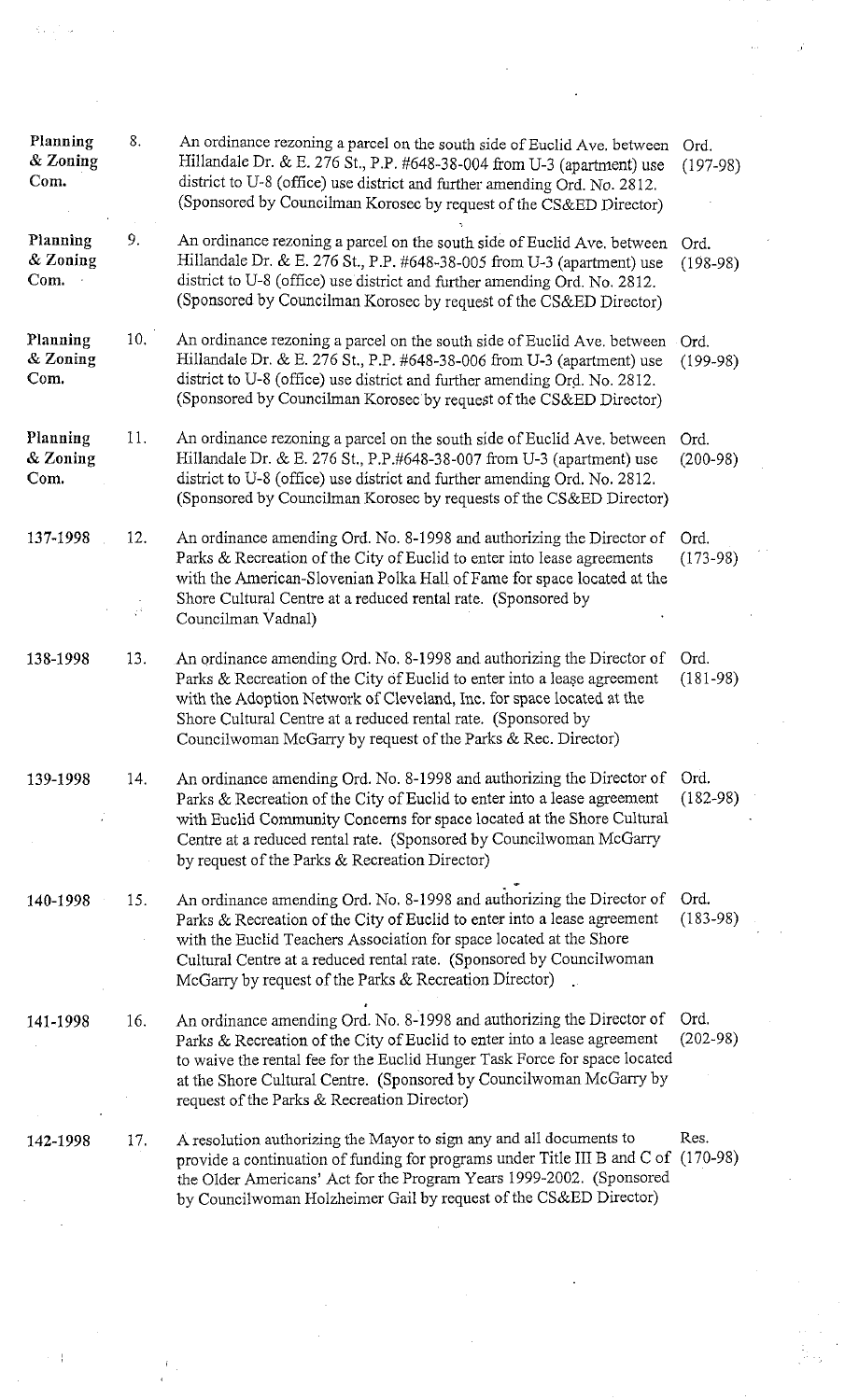| 143-1998                     | 18. | An ordinance authorizing the Building Commissioner to enter into a<br>contract, after advertising for bids, for the demolition of the fire damaged<br>structure located at 270 E. 248 St., Euclid, OH, P.P. #644-19-051, to be in<br>accordance with specifications on file in the office of the Building<br>Commissioner and pursuant to the provisions of Section 1703.50-56 of<br>the Euclid Codified Ordinances and Section 715.26(B) and 715.261                                                       | Ord.<br>$(171-98)$                                                                                                              |
|------------------------------|-----|-------------------------------------------------------------------------------------------------------------------------------------------------------------------------------------------------------------------------------------------------------------------------------------------------------------------------------------------------------------------------------------------------------------------------------------------------------------------------------------------------------------|---------------------------------------------------------------------------------------------------------------------------------|
|                              |     | O.R.C.(Sponsor Councilwoman McGarry by request CS&ED Director)                                                                                                                                                                                                                                                                                                                                                                                                                                              |                                                                                                                                 |
| 144-1998                     | 19. | A resolution approving the use of submerged lands for property located at Res.<br>50 E. 252 St. in the City of Euclid so that the owner can undertake lake<br>shore protection measures. (Sponsored by Councilwoman McGarry by<br>request of the Service Director)                                                                                                                                                                                                                                          | $(172-98)$                                                                                                                      |
| <b>Service</b><br>Committee  | 20. | An ordinance requiring a TREE IMPACT STUDY to be completed<br>before any public improvement is to be authorized by City Council.<br>(Sponsored by Mayor Oyaski and Councilwoman Holzheimer Gail)                                                                                                                                                                                                                                                                                                            | Ord.<br>$(174-98)$                                                                                                              |
| 145-1998                     | 21. | A resolution authorizing the Mayor and/or the Director of Parks &<br>Recreation of the City of Euclid to apply for a grant from the Ohio<br>Department of Natural Resources' Nature Works Grant Program for the<br>purpose of building a new playground at E. 228 St. for recreational<br>purposes. (Sponsored by Councilman Dallos by request of the Parks &<br>Recreation Director)                                                                                                                       | Res.<br>$(175-98)$                                                                                                              |
| 146-1998                     | 22. | A resolution authorizing the Mayor of the City of Euclid to apply for<br>funding from the DARE Grants program through the office of the<br>Attorney General of Ohio. (Sponsored by Councilwoman Miller by<br>request of the Police Chief)                                                                                                                                                                                                                                                                   | Res.<br>$(176-98)$                                                                                                              |
| 147-1998                     | 23. | An ordinance authorizing the Director of Public Service of the City of<br>Euclid to enter into a contract after advertising for bids for the purchase<br>of one (1) Water Cooling Tower for the Lakeland Sludge Handling<br>Facility, including a Cooling Tower Fan, electric controls, piping and<br>other necessary appurtenances. (Sponsored by Councilman Gallagher by<br>request of the Service Director)                                                                                              | Ord.<br>$(177-98)$                                                                                                              |
| 148-1998                     | 24. | An ordinance authorizing the Director of Public Service of the City of<br>Euclid to enter into a contract after advertising for bids for a three (3)<br>year maintenance and service agreement with a firm experienced in the<br>operation, maintenance and calibration of the City of Euclid Waste Water<br>Treatment Plant's PSA (Pressure Swing Absorption) Oxygen Facility and<br>High Purity Oxygen Activated Sludge System. (Sponsored by<br>Councilman Gallagher by request of the Service Director) | Ord.<br>$(178-98)$                                                                                                              |
| 149-1998                     | 25. | An ordinance authorizing the Director of Public Service of the City of<br>Euclid to enter into a ten (10) year lease agreement after advertising for<br>bids for the equipment and operation and maintenance services for a<br>VPSA (Vacuum Pressure Swing Absorption) Oxygen Facility.<br>(Sponsored by Councilman Gallagher by request of the Service Director)                                                                                                                                           | Ord.<br>$(179-98)$                                                                                                              |
| 150-1998                     | 26. | An ordinance authorizing the Director of Finance of the City of Euclid to<br>enter into an agreement after soliciting informal proposals for the<br>microfilming of various documents in the Finance Department and<br>Council Office. (Sponsored by Councilman Cervenik by request Finance<br>Director)                                                                                                                                                                                                    | Ord.<br>$(180-98)$                                                                                                              |
| Planning<br>& Zoning<br>Com. | 27. | An ordinance amending Section 1399.03 of the Planning & Zoning Code Ord.<br>of the Codified Ordinances of the City of Euclid by amending subsection (184-98)<br>(h) to require all wireless communication towers above 100 feet in height<br>to be lighted. (Sponsored by Councilman Dallos)                                                                                                                                                                                                                |                                                                                                                                 |
|                              |     | $\mathcal{L}^{\mathcal{L}}(\mathcal{L}^{\mathcal{L}})$ and the contract of the contract of the contract of the contract of the contract of the contract of the contract of the contract of the contract of the contract of the contract of the contrac                                                                                                                                                                                                                                                      | $\mathcal{L}^{\text{max}}_{\text{max}}$ and $\mathcal{L}^{\text{max}}_{\text{max}}$                                             |
|                              |     | $\label{eq:2.1} \frac{1}{\sqrt{2\pi}}\int_{\mathbb{R}^3}\frac{1}{\sqrt{2\pi}}\int_{\mathbb{R}^3}\frac{1}{\sqrt{2\pi}}\int_{\mathbb{R}^3}\frac{1}{\sqrt{2\pi}}\int_{\mathbb{R}^3}\frac{1}{\sqrt{2\pi}}\int_{\mathbb{R}^3}\frac{1}{\sqrt{2\pi}}\int_{\mathbb{R}^3}\frac{1}{\sqrt{2\pi}}\int_{\mathbb{R}^3}\frac{1}{\sqrt{2\pi}}\int_{\mathbb{R}^3}\frac{1}{\sqrt{2\pi}}\int_{\mathbb{R}^3}\frac{1$                                                                                                            | $\mathcal{L}(\mathcal{L}(\mathcal{L}))$ and $\mathcal{L}(\mathcal{L}(\mathcal{L}))$ and $\mathcal{L}(\mathcal{L}(\mathcal{L}))$ |

 $\label{eq:3.1} \frac{d^2\mathbf{v}}{d\mathbf{v}}\left(\frac{1}{\mathbf{v}}\right) = \frac{1}{\mathbf{v}}\left(\frac{\mathbf{v}}{\mathbf{v}}\right)$ 

 $\label{eq:2.1} \begin{split} \mathcal{L}^{(1)}(t) & = \mathcal{L}^{(1)}(t) \,, \end{split}$ 

 $\frac{1}{2}$ 

 $\mathcal{L}^{\text{max}}_{\text{max}}$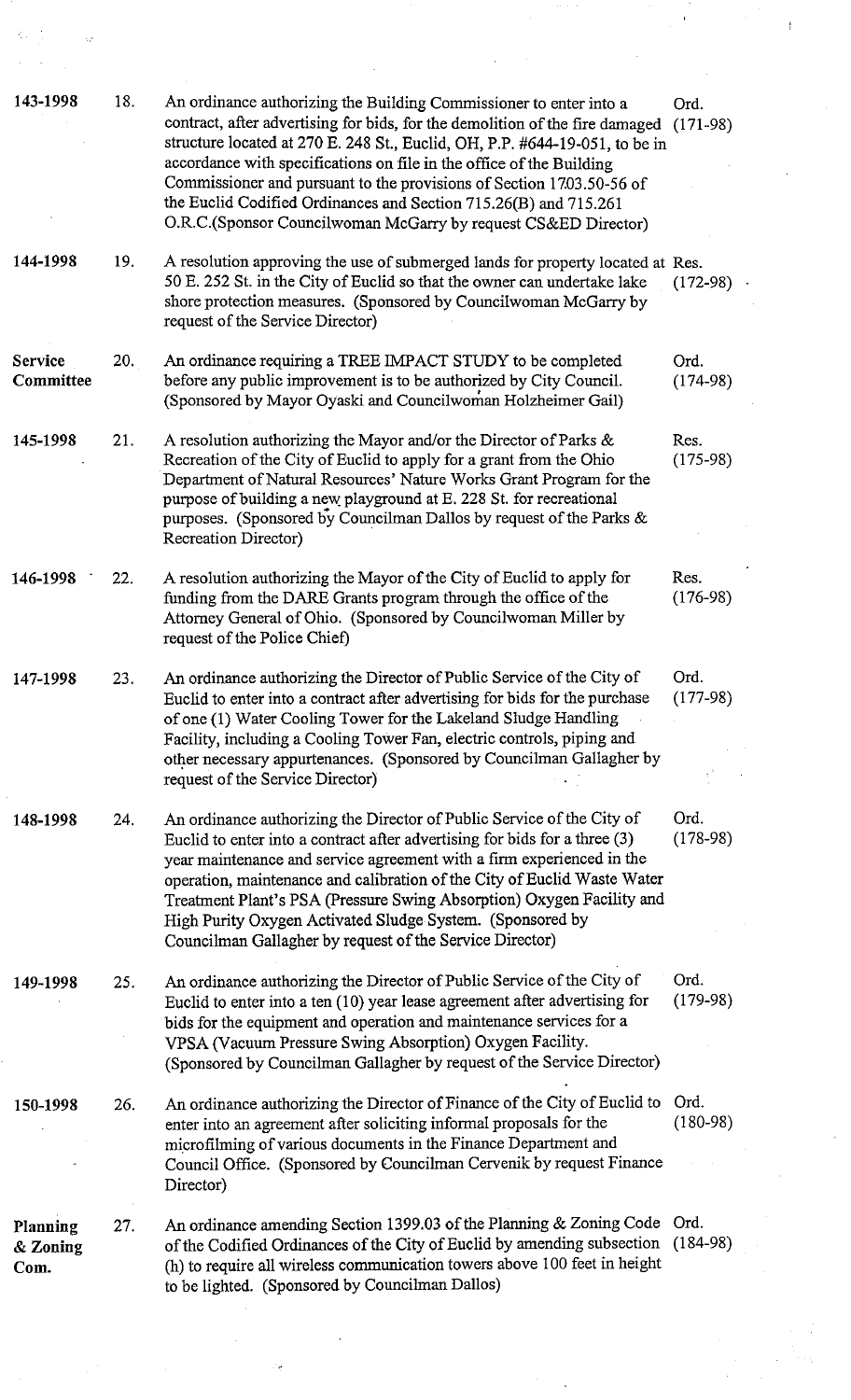| 151-1998 | 28. | An emergency ordinance authorizing the Mayor of the City of Euclid to<br>enter into a lease agreement with SprintCom, Inc., a Kansas corporation,<br>4511 Rockside Road, 4 <sup>th</sup> Floor, Independence, OH 44131 for the use of<br>city property to construct an equipment base station and antenna structure<br>with lighting fixtures which will replace the existing light pole.<br>(Sponsored by Councilwoman McGarry by request of the Law Director)                                                                                                     | Ord.<br>$(185-98)$   |  |
|----------|-----|---------------------------------------------------------------------------------------------------------------------------------------------------------------------------------------------------------------------------------------------------------------------------------------------------------------------------------------------------------------------------------------------------------------------------------------------------------------------------------------------------------------------------------------------------------------------|----------------------|--|
|          |     |                                                                                                                                                                                                                                                                                                                                                                                                                                                                                                                                                                     |                      |  |
| 152-1998 | 29. | An ordinance authorizing the Director of Public Service of the City of<br>Euclid to enter into a contract after advertising for bids for the widening<br>of the intersection at the turning lanes at E. 222 St. and St. Clair Ave.<br>(Sponsored by Councilman Dallos by request of the Service Director)                                                                                                                                                                                                                                                           | Ord.<br>$(187-98)$   |  |
| 153-1998 | 30. | An ordinance authorizing the Director of Parks & Recreation of the City<br>of Euclid to enter into a contract after advertising for bids for the<br>reconstruction of Roosevelt Pool. (Sponsored by Councilwoman<br>McGarry by request of the Parks & Recreation Director)                                                                                                                                                                                                                                                                                          | Ord.<br>$(188-98)$   |  |
| 154-1998 | 31. | An ordinance authorizing the Director of Parks & Recreation of the City<br>of Euclid to enter into a contract with Brandstetter, Carroll & Zofcin, Inc.<br>to draw specifications for the reconstruction of Roosevelt Pool for an<br>amount not to exceed Fifteen Thousand Dollars (\$15,000.00).<br>(Sponsored by Councilwoman McGarry by request of the Parks &<br>Recreation Director)                                                                                                                                                                           | Ord.<br>$(189-98)$   |  |
| 155-1998 | 32. | An ordinance authorizing the Director of Public Service of the City of $\cdot$<br>Euclid to enter into a contract after advertising for bids to install sewer,<br>water, pavement and electric lighting for Heritage Drive-Argo Tech.<br>(Sponsored by Councilman Dallos by request of the Service Director)                                                                                                                                                                                                                                                        | Ord.<br>$(203 - 98)$ |  |
| 156-1998 | 33. | An ordinance authorizing, empowering and directing the Director of<br>Public Service of the City of Euclid to institute a snow removal program<br>for no more than 600 residents who are 65 or older or disabled for the<br>winter season 1998-1999. (Sponsored by Councilman Dallos by request<br>of the Service Director)                                                                                                                                                                                                                                         | Ord.<br>$(204 - 98)$ |  |
| 157-1998 | 34. | An emergency ordinance authorizing the Director of Public Service of the Ord.<br>City of Euclid to execute a professional service contract with Michael<br>Benza & Associates, Inc., relating to the performance of an audit of<br>accounts and investigation to identify users and flow of sanitary sewage<br>into the City's sanitary sewer collection system not paying or effectively<br>metered and billed as well as other agreed upon related services specified<br>in the proposal. (Sponsored by Councilman Korosec by request of the<br>Service Director) | $(205-98)$           |  |
| 158-1998 | 35. | An ordinance amending Ord. No. 220-1997, passed by the Council of the<br>City of Euclid on November 3, 1997, which authorized the Chief of<br>Police to purchase five (5) Mobile Data Terminals and one (1) Portable<br>Data Terminal through the Cuyahoga Regional Information System<br>(CRIS) for use by the Police Department. (Sponsored by Councilwoman<br>Miller by request of the Police Chief)                                                                                                                                                             | Ord.<br>$(206-98)$   |  |
| 159-1998 | 36. | An emergency ordinance amending Ord. No. 116-1998, passed by the<br>Council of the City of Euclid on May 18, 1998, which authorized the<br>Director of Public Service of the City of Euclid to enter into a one-year<br>agreement with Cathy Crawford for the use of the outdoor training<br>facility of the Euclid Animal Pound to conduct dog obedience training<br>classes. (Sponsored by Councilwoman Miller by request of Police Chief)                                                                                                                        | Ord.<br>$(207 - 98)$ |  |